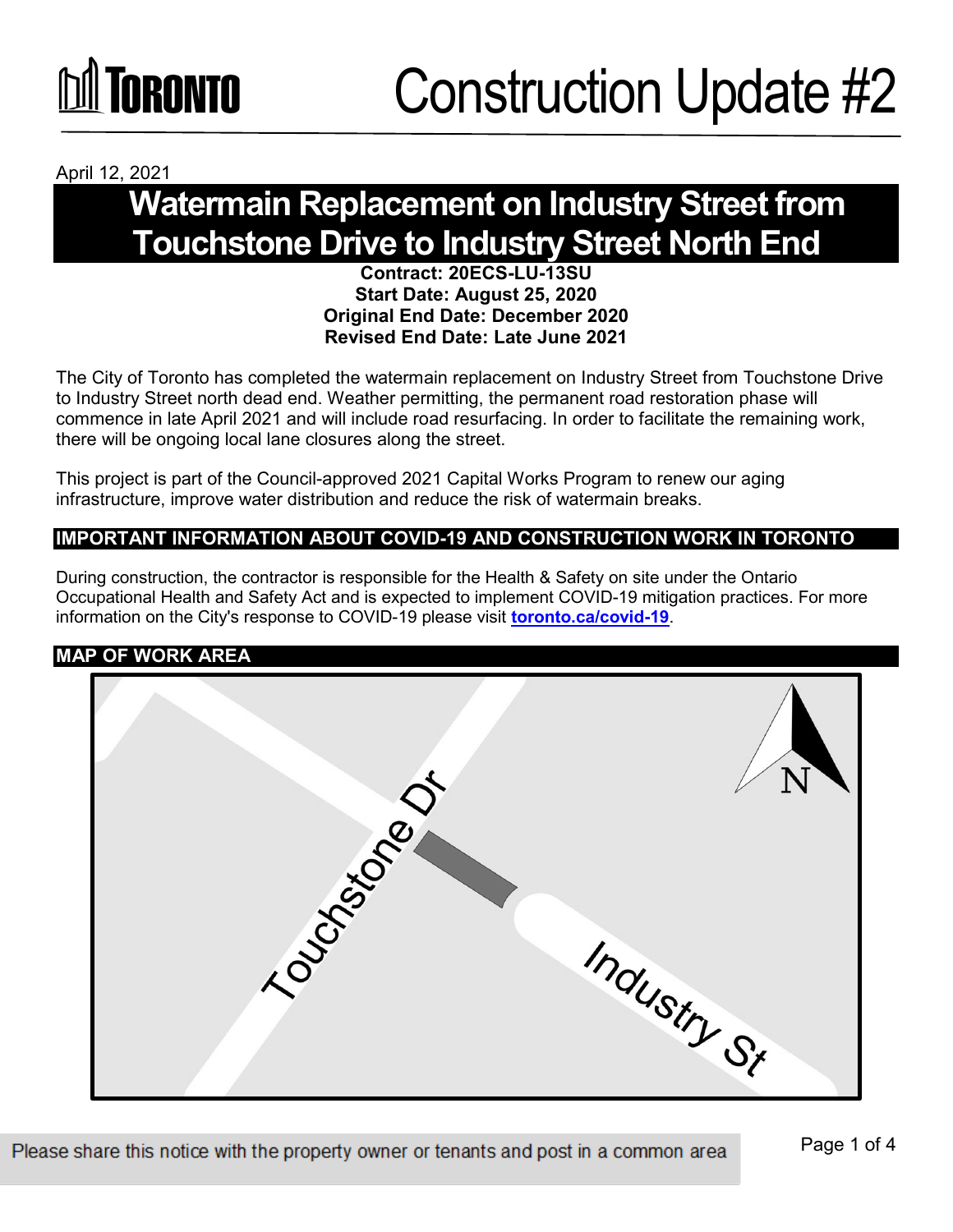# **TORONTO**

### Construction Update #2

#### **WORK DETAILS**

To-date the contractor has completed:

- Installation of the watermain:
- Connections of the new watermain to the existing watermain system;
- Transfer of water service connections to the new watermain; and
- Sidewalk and curb repairs.

In Late April, the contractor will:

- Pave surface asphalt over disturbed areas,
- Paint lane markings at disturbed areas; and
- Any other restoration related work within the scope of the project.

#### **WHAT TO EXPECT DURING CONSTRUCTION**

- You may experience dust, noise and other inconveniences. The City will make efforts to reduce the impacts. We appreciate your patience.
- The City will not be responsible for damage to any privately-owned items on City property.

| <b>Work Hours:</b> Work will take place from 7 a.m. to 7 p.m. Monday to Friday,<br>with work after hours and on weekends as required.                                                                                                                                                                                                                                                                        |
|--------------------------------------------------------------------------------------------------------------------------------------------------------------------------------------------------------------------------------------------------------------------------------------------------------------------------------------------------------------------------------------------------------------|
| Site Safety: Workers on site are responsible for the work assigned to them. If<br>you have construction questions or an issue on site – ask to be directed to the<br>site inspector. If the site inspector is unavailable, contact the person listed at<br>the end of this notice.                                                                                                                           |
| Physical Distancing: There are times when contractors need to communicate<br>with homeowners about what is happening on-site. This could be about<br>driveway access, water shut offs, pre-construction inspections, and site<br>restoration work (landscaping, installing pavers etc.). Contractor's staff will be<br>identifiable by their high-visibility clothing and will maintain physical distancing. |
| Important information for owners of sprinkler systems / heated<br>driveways and private landscaping features. Property owners should<br>remove items located within City property limits (boulevard) to avoid damage.                                                                                                                                                                                        |
| This includes items such as landscaping (plants and pavers), decorative<br>objects, sprinkler systems or heated driveways. If you have a sprinkler system<br>or heated driveway, please contact the Field Ambassador listed below.                                                                                                                                                                           |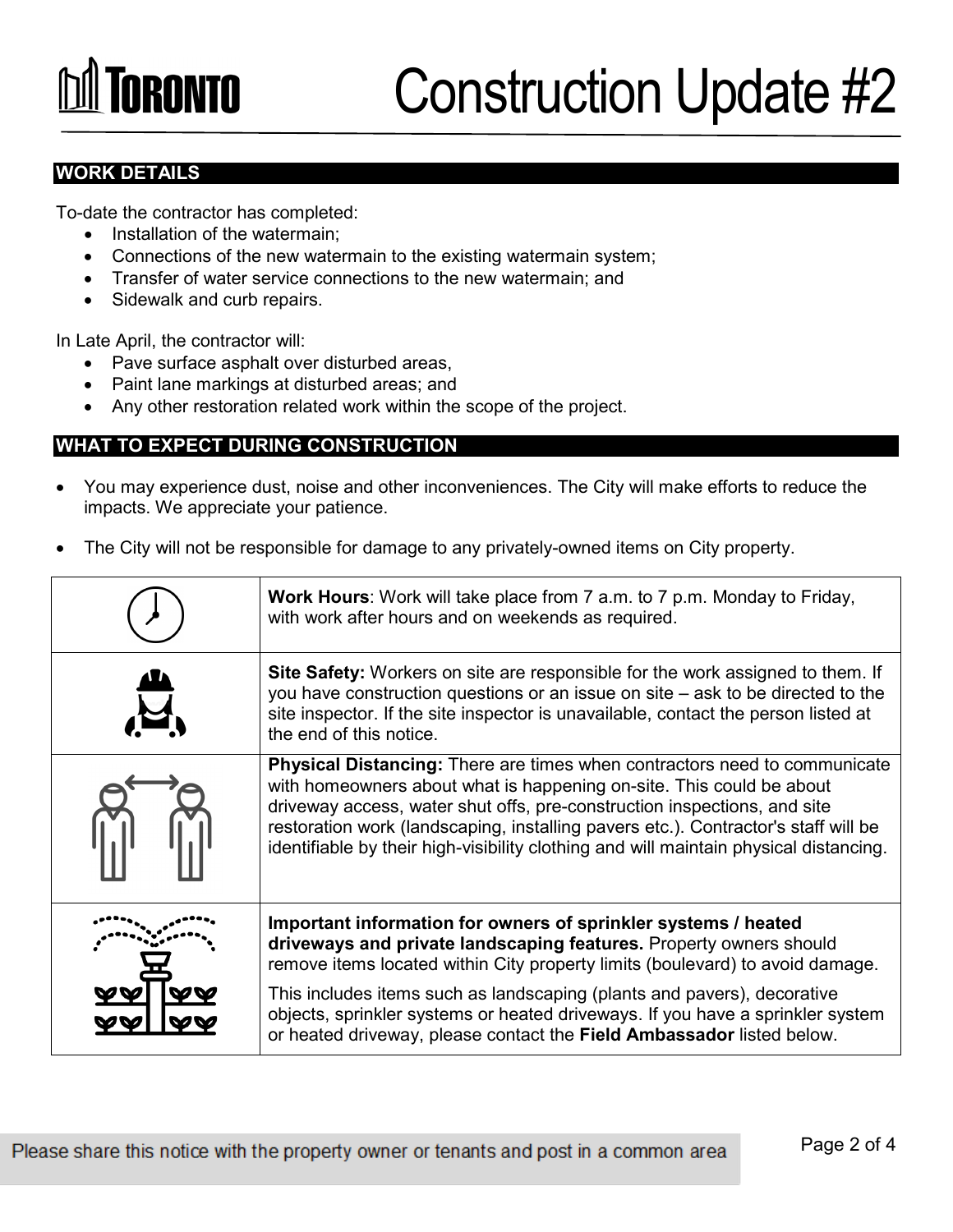# **DA TORONTO**

## Construction Update #2

| Road and Sidewalk Access: In order to complete the work in a safe manner,<br>there will be road and sidewalk restrictions within the construction work zone.<br>Access for emergency vehicles will be maintained at all times.<br><b>Driveway Access:</b> The contractor will notify you of any temporary restrictions<br>to your driveway access. If your property has two entrances, one entrance will<br>be kept open at all times.                                                                                                                                                    |
|-------------------------------------------------------------------------------------------------------------------------------------------------------------------------------------------------------------------------------------------------------------------------------------------------------------------------------------------------------------------------------------------------------------------------------------------------------------------------------------------------------------------------------------------------------------------------------------------|
| <b>Traffic Management:</b> Efforts have been made to manage traffic in the area for<br>the safety of workers, road users and residents. Road users should expect<br>delays and increased traffic on nearby main and side streets.                                                                                                                                                                                                                                                                                                                                                         |
| Parking: This project will affect on-street parking.<br>Parking in the active work zone is not permitted as space is needed for<br>construction equipment and materials. If your parked vehicle affects<br>construction work, it will be relocated with no charge to the owner. Please call<br>416-808-2222 for its location.                                                                                                                                                                                                                                                             |
| <b>Parking Violation Notice:</b> If parking enforcement is called to a street, officers<br>must issue a yellow parking violation notice (ticket) to vehicles in violation of<br>parking by-laws. If you receive a yellow notice during this construction work,<br>do the following within 15 days of the notice date:<br>1) Contact the site inspector or person listed on the Construction Notice and<br>give them the yellow notice number.<br>2) Dispute the parking violation notice online or in person following the process<br>listed on the back of the parking violation notice. |
| You may use this construction notice as part of the explanation of why<br>the violation should be cancelled. Please note: violation notices cannot be<br>cancelled if vehicles are parked in illegal parking spots (i.e. in front of a fire<br>hydrant or in no parking zones).                                                                                                                                                                                                                                                                                                           |
| In an effort to reduce ticketing due to construction, please exercise patience<br>with neighbours who are experiencing construction and may need to<br>temporarily park on your street.                                                                                                                                                                                                                                                                                                                                                                                                   |
| <b>Garbage &amp; Recycling:</b> Please follow your normal routine. If required, the<br>contractor will move bins to an appropriate location and return them. Please<br>ensure that you label your bins with your address.                                                                                                                                                                                                                                                                                                                                                                 |
| <b>Restoration:</b> The construction work area will be restored with sod and/or<br>asphalt where required. Interlocking bricks, flagstone on a granular base, or<br>other similar features that are removed from public and private property during<br>construction will be replaced. Lawn seeding and/or laying of sod will be done<br>as needed during ideal growing seasons only - in the spring (April to June) and<br>fall (September to October).                                                                                                                                   |